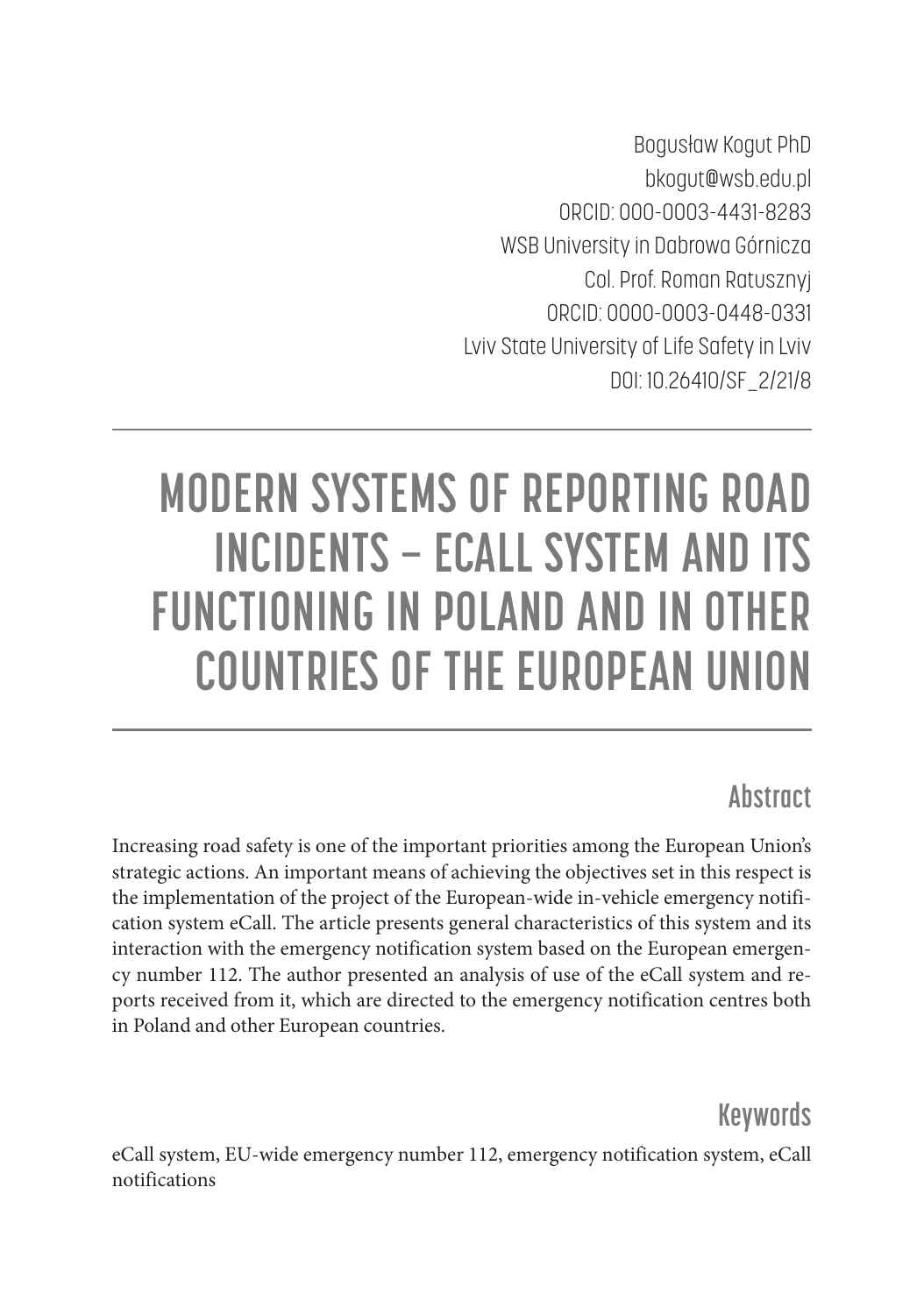### **Introduction**

It is an undeniable fact that the life of human beings and their everyday existence in general comes down to satisfying various needs. One of them is the need for safety, which is one of the most basic human psychological needs<sup>1</sup>. The state should unconditionally ensure security of its citizens. Regardless of the threats that occur, including threats to public and general security<sup>2</sup>, the state structures should be prepared to deal with the consequences of the threats they face. It is a duty of the state<sup>3</sup> to create appropriate structures which will ensure the constant care and protection of citizens<sup>4</sup>. An important component of ensuring safety against threats<sup>5</sup> to the public and general security is the emergency notification system<sup>6</sup>. The emergency notification system is intended to enable rapid and direct ac-

cess by everyone to rescue services<sup>7</sup>, public order services and inspectorates. The aim is also to ensure an appropriate flow of information so that necessary and efficient help reaches those in need, in the shortest possible time. An important component of the emergency call system is a system made to automatically call for help from vehicles involved in accidents. Emergency Call (eCall) is part of the European road safety programme and at the same time an important element of the European Union's telecommunications policy. The functioning of this system requires that vehicles must be equipped with devices which automatically generate and send information about a road collision, send this information through the telecommunications network and ensure the processing of emergency calls and dispatching emergency services to the accident site.

# **eCall system and its functioning in Poland and in other countries of the European Union**

It is estimated that this system will reduce the response time to emergency calls by 40-50% and the damages caused by road accidents by about 15%. These estimates justify the social and economic effectiveness of the eCall project<sup>8</sup>. On the telecommunications side, the eCall

<sup>1</sup> J. Ziobro, *Teoretyczne i praktyczne konteksty funkcjonowania Ochotniczych Straży Pożarnych w krajowym systemie ratowniczo-gaśniczym, Część I*, Difin, Warszawa 2019, p. 15.

<sup>2</sup> B. Wiśniewski, *Praktyczne aspekty badań bezpieczeństwa*, Difin, Warszawa 2020, p. 16.

<sup>3</sup> More: P. Lubiewski, *Bezpieczeństwo państwa w ujęciu*  systemowym, "Zeszyty Naukowe SGSP", No. 74/2/2020, SGSP, Warszawa 2020, p. 115.

<sup>4</sup> More: B. Kaczmarczyk, B. Wiśniewski, R. Gwardyński, *Security of an individual*, Zeszyty Naukowe Państwowej Wyższej Szkoły Zawodowej im. Witelona w Legnicy, No. 3 (28) 2018, Legnica 2018, p. 67-78 and B. Wiśniewski, R. Gwardyński, *Współdziałanie i koordynacja działań drogą do poprawy efektywności działania Policji*, "Studia i Materiały Wydziału Zarządzania i Administracji Wyższej Szkoły Pedagogicznej im. Jana Kochanowskiego w Kielcach", t. 1 "Efektywność i bezpieczeństwo gospodarowania", No. 21, Kielce 2017, p. 220.

<sup>5</sup> B. Wiśniewski, *Praktyczne aspekty badań bezpieczeństwa*, Difin, Warszawa 2020, p. 16.

<sup>6</sup> More: B. Wiśniewski, G. Sander, *Zagrożenie, kryzys i sytuacja kryzysowa–jako uwarunkowania życia współczesnego człowieka*, "BITP", No. 41, Issue 1, Centrum Naukowo-Badawcze Ochrony Przeciwpożarowej, Państwowy Instytut Badawczy, Józefów 2016.

<sup>7</sup> B. Kogut, P. Lubiewski, *Organization of rescue activities in crisis situations caused by terrorist attacks*, Вісник Львівського державного університету безпеки Життєдіяльності, No. 2018/6/11, Issue 17, Lviv 2018, p. 18.

<sup>8</sup> S. Piątek, *Regulacyjne aspekty systemu powiadamiania o wypadkach drogowych – eCall*, Telekomunikacja i Techniki informacyjne 1-2/2009.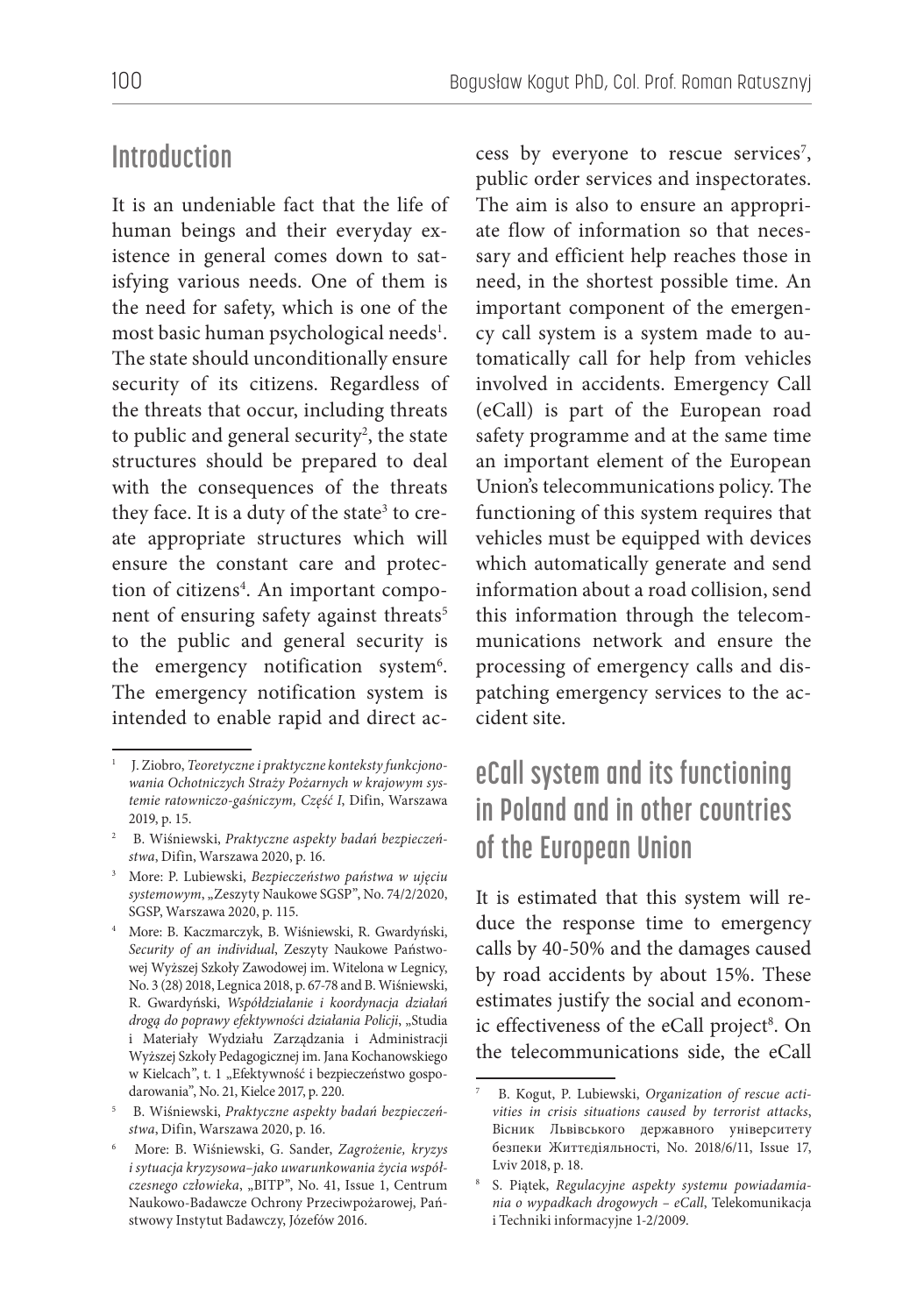project is being developed as a complement to the existing 112 emergency call system with user location (E112). The implementation of this system has been an obligation of the EU Member States for years.

The origins of the eCall system are related to the introduction of the Directive 2010/40/EU of the European Parliament and of the Council, on the framework for the deployment of Intelligent Transport Systems in the field of road transport and for interfaces with other modes of transport9 . Importantly, the Directive in Article 3(d), assumes the standardisation of the eCall service within the European Union. An important legal act sanctioning the implementation of eCall is Decision No. 585/2014/EU of the European Parliament and of the Council of 15 May 2014 on the deployment of the interoperable EU-wide eCall service<sup>10</sup>. In Article 1, the Decision imposes the obligation that Member States shall deploy on their territory the eCall infrastructure required for the proper receipt and handling of all eCalls, at least six months before the date of application of the Regulation of the European Parliament and of the Council concerning the type-approval requirements for the deployment of the eCall in-vehicle

system<sup>11</sup>. The European Union countries, in the context of legal regulations, were obliged to establish an adequate infrastructure of eCall answering points in each case no later than 1 October 2017.

Functioning of eCall would not be possible without an emergency notification system and the EU-wide emergency number 112, established by Resolution of the Council of Europe of 29 July 1991<sup>12</sup> and made compulsory by Directive 2002/22/EC of the European Parliament of 7 March 2002<sup>13</sup>, which was partially amended by Directive 2009/136/EC of the European Parliament and of the Council of 25 November 2009<sup>14</sup>. In accordance with those Directives, Member States shall ensure that all telephone users, including users of public payphones, can contact the emergency services free of charge using the EU-wide emergency number 112 and any national emergency call number defined by each Member State. Member States are also obliged

<sup>9</sup> Dyrektywa Parlamentu Europejskiego i Rady 2010/40/ UEz dnia 7 lipca 2010 r. *w sprawie ram wdrażania inteligentnych systemów transportowych w obszarze transportu drogowego oraz interfejsów z innymi rodzajami transportu.* https://eur-lex.europa.eu/legal-content/PL/ TXT/PDF/?uri=CELEX:32010L0040&from=SL

<sup>10</sup> Decyzja Parlamentu Europejskiego i Rady No. 585/2014/UE z dnia 15 maja 2014 r. *w sprawie wdrożenia interoperacyjnej usługi eCall na terenie całej UE*. https://eur-lex.europa.eu/legal-content/PL/TXT/ PDF/?uri=CELEX:32014D0585&from=SK

<sup>11</sup> Rozporządzenie Parlamentu Europejskiego i Rady *w sprawie wymagań dotyczących homologacji typu na potrzeby wdrożenia systemu pokładowego eCall oraz zmieniające dyrektywę 2007/46/WE /\** COM/2013/0316 final – 2013/0165 (COD) https://eur-lex.europa.eu/legal-content/PL/TXT/

HTML/?uri=CELEX:52013PC0316&from=pl 12 Uchwała Rady Europy z dnia 29 lipca 1991 roku

i usankcjonowana Dyrektywą 2002/22/WE Parlamentu Europejskiego z dnia 7 marca 2002 r. *w sprawie usługi powszechnej i związanych z sieciami i usługami łączności elektronicznej praw użytkowników*. https://eur-lex.europa.eu/legal content/EN/TXT/ PDF/?uri=CELEX:31991D0396&from=EN

<sup>13</sup> Dyrektywa 2002/22/WE Parlamentu Europejskiego i Rady z dnia 7 marca 2002 r. *w sprawie usługi powszechnej i związanych z sieciami i usługami łączności elektronicznej praw użytkowników.* https://eur-lex.europa.eu/legal-content/PL/TXT/ PDF/?uri=CELEX:32002L0022&from=PL

<sup>14</sup> Dyrektywa Parlamentu Europejskiego i Rady 2009/136/ WE z dnia 25 listopada 2009 r. zmieniająca dyrektywę 2002/22/WE https://eur-lex.europa.eu/legal-content/ PL/TXT/PDF/?uri=CELEX:32009L0136&from=EN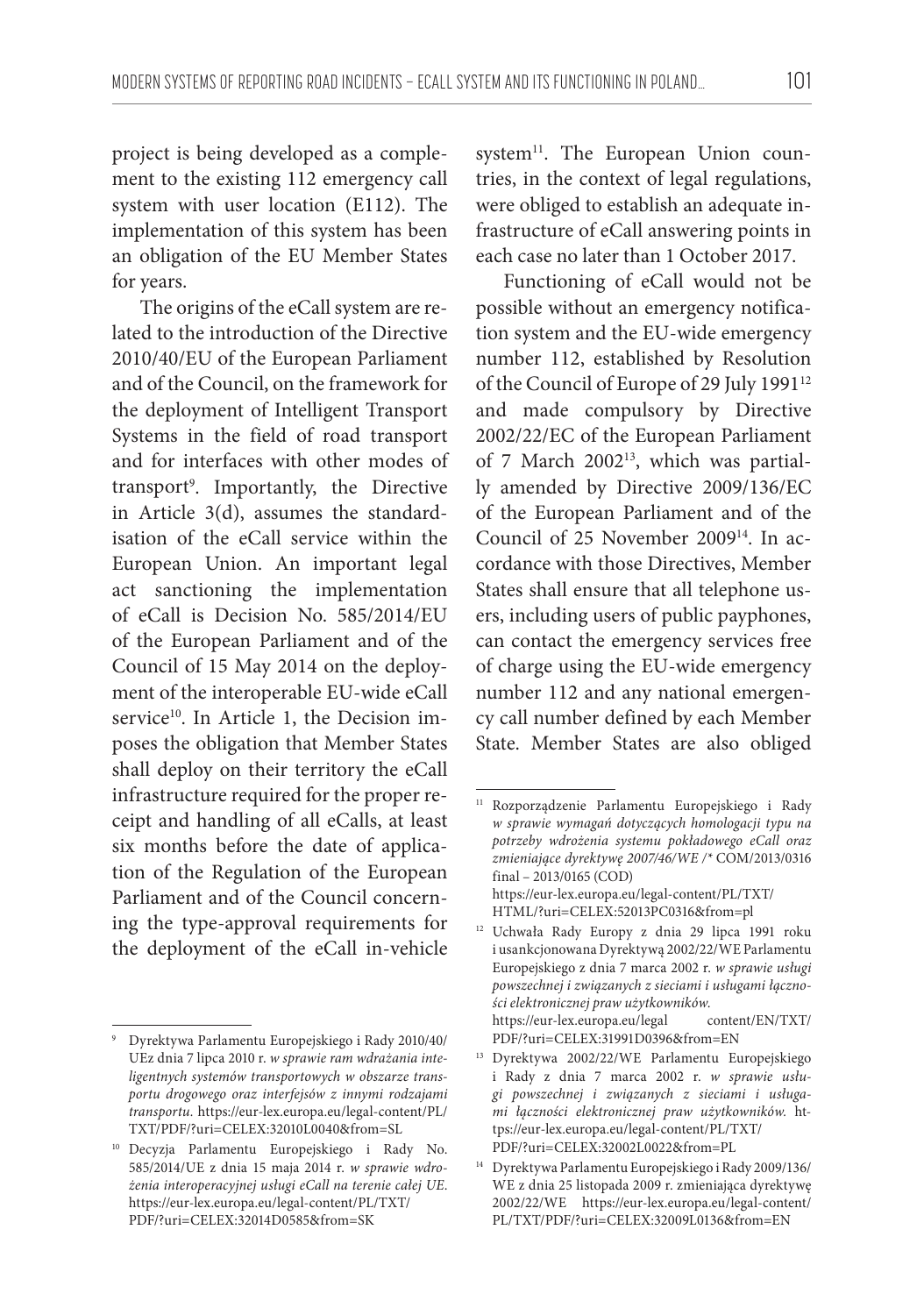to ensure that calls to the EU-wide emergency number 112 are properly answered and handled in a manner best suited to the national organisation of emergency systems<sup>15</sup>. Ensuring the proper functioning of the 112 emergency number including eCall in all Member States of the European Union is a difficult task. However, an organisation has been set up that is working internationally to improve safety through the 112 emergency number. The European Emergency Number Association – EENA is a space established for cooperation and education for all the entities involved in creating widely understood safety<sup>16</sup>.

Functioning of the emergency notification system in Poland is regulated by the Act of 22 November 2013 on the emergency notification system<sup>17</sup>. This system consists of emergency notification centres forming a unified network to handle emergency calls directed to the emergency numbers 112, 997, 998 and 999, enabling the transmission of an emergency call in order to engage the appropriate rescue resources. The eCall system goes into function during a road traffic collision or accident. The in-vehicle eCall device is automatically activated after the accident and, once activated, connects via the mobile phone network with the area-specific emergency notification centre in a form of an MSD message, enabling the transmission of the

electronic data of the vehicle involved in the accident<sup>18</sup>.

The eCall device also allows for manual activation of the system using a button in the vehicle cab by the accident victims themselves. People in another vehicle who witness an accident and have eCall in their vehicle can also inform the emergency notification centre about the incident by manually activating the eCall device<sup>19</sup>. In most cases, accident detection is automatic, based on sensor indications. If the limit overload on any of the vehicle axes is exceeded, the system automatically sends a notification to the central unit. Notifications about an incident from the eCall system are received by the emergency notification centre and the centre operator immediately connects with the vehicle and attempts to contact the driver or the passengers to determine the situation at the collision scene. In an emergency, the operator calls the rescue services<sup>20</sup> with a very precise indication (accuracy of up to 5 meters) of the location of the injured<sup>21</sup>. Emergency notification centres operate in a network that covers the whole territory of Poland and are located in every voivodship city and in Radom (17 in total).

<sup>15</sup> Ł. Szewczyk, *System Powiadamiania Ratunkowego. Gdzie jesteśmy i dokąd zmierzamy?,* Zeszyty Naukowe SGSP 2018, No. 1, p. 180.

<sup>16</sup> Lis K., *Numer alarmowy 112 – Zapewnienie bezpieczeństwa na poziomie europejskim*, Zeszyty Naukowe PWSZ 2020, No. 34(1), p. 103

<sup>17</sup> Ustawa z dnia 22 listopada 2013 r*. o systemie powiadamiania ratunkowego,* Dz. U. 2013 poz. 1635 z późn. zm.

<sup>18</sup> Ł. Szewczyk, *System Powiadamiania Ratunkowego. Gdzie jesteśmy i dokąd zmierzamy?,* Zeszyty Naukowe SGSP 2018, No. 1, p. 181.

<sup>19</sup> Lis K., *Determinanty zarządzania informacją w centrum powiadamiania ratunkowego*, Zeszyty Naukowe PWSZ 2018, No. 28(3), p. 93.

<sup>20</sup> More: Stawnicka J., Wiśniewski B., Socha R. (ed.), *Zarządzanie kryzysowe. Teoria, praktyka, konteksty, badania*, WSPol, Szczytno 2011.

<sup>21</sup> B. Kogut, *Doskonalenie współpracy Państwowej Straży Pożarnej z centrami powiadamiania ratunkowego*, [in:] *Racjonalizacja zarządzania jednolitymi formacjami umundurowanymi odpowiedzialnymi za bezpieczeństwo wewnętrzne,* SGSP, tom VI, Warszawa 2020, p. 113.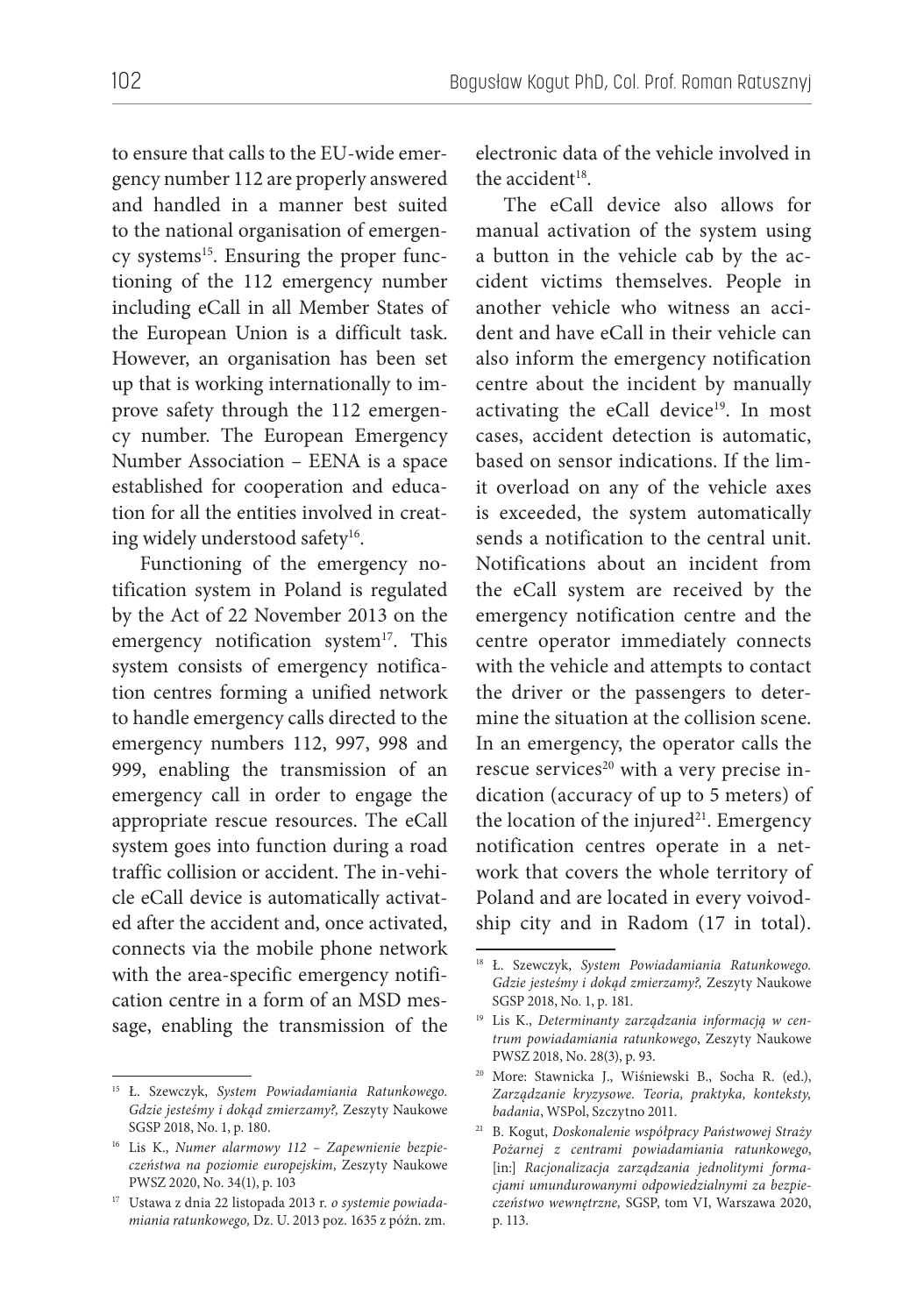According to the assumptions adopted in the Ministry of Digital Affairs, the obligation imposed by the decision of the European Parliament to introduce the infrastructure of points for receiving notifications about eCall accidents on the territory of the European Union was implemented on the Polish territory by 1 October 2017<sup>22</sup>.

Emergency notification centres handle eCalls in accordance with the requirements of the national legislation on the handling of emergency calls. They have access to a proper geographic information system or an equivalent system that enables the operator to receive 'eCalls' and to determine the position and course of the vehicle to the minimum accuracy specified in EN 15722:2020<sup>23</sup>. Emergency notification centres allow the relevant emergency services or partners to receive minimum set of data, which includes:

- the number from which the eCall was generated,
- the type of call (manual or automatic),
- the GPS coordinates of the vehicle,
- the direction the vehicle was headed,
- the time of the incident,
- technical vehicle data (type of vehicle, type of fuel),
- number of passengers wearing seat belts,
- VIN number.24

The minimum data package is only transmitted to the emergency notification centre when the eCall module is activated (manually or automatically). It is not possible to download data when the eCall module has not been activated.

If necessary, a centre may redirect the notification and data package to another centre according to the national procedures established by the national authority25. The rerouting can be done by the means of a data call or an audio call, or preferably both<sup>26</sup>.

The aim of the study was to present the implementation of the eCall system in Poland and its functioning in comparison with other European Union countries. The adopted aim influenced the formulation of the research problem with the following wording: How does the number of calls through eCall system evolve in Poland and other European Union countries? The research problem expressed in this way allowed examining those areas of knowledge necessary to present the possibility of increasing the number of calls through the eCall system for the benefit of improving safety and the functioning of the 112 emergency notification system.

The assumed aim and the adopted research problem determined a selection of theoretical and empirical research methods. Analysis of statistical data played a key role in the research process. The adopted research methodology assumed

<sup>22</sup> *Raport z funkcjonowania systemu powiadamiania ratunkowego w 2017r.*, Ministerstwo Spraw Wewnętrznych i Administracji, Warszawa 2018, p. 47.

<sup>23</sup> T. Kamiński., I. Mitraszewska, G. Nowacki., M. Walendziak., M. Niezgoda, R. Grzeszczyk R., *System automatycznego powiadamiania o wypadkach drogowych eCall*. Logistyka No. 6, 2009, p. 48.

<sup>24</sup> www.gov.pl/web/numer-alarmowy-112/ecall-ogolnoeuropejski-system-szybkiego-powiadamiania

<sup>25</sup> B. Wiśniewski, *National Security—Essence, System,*  Research, "Internal Security", No. 2/202o, Police Academy, Szczytno 2020, p. 37.

<sup>26</sup> G. Nowacki, M. Walendzik, C. Krysiuk, *Funkcjonowanie centrów powiadamiania ratunkowego (CPR) w ogólnoeuropejskim systemie eCall*, Logistyka, No. 4, 2014, p. 29.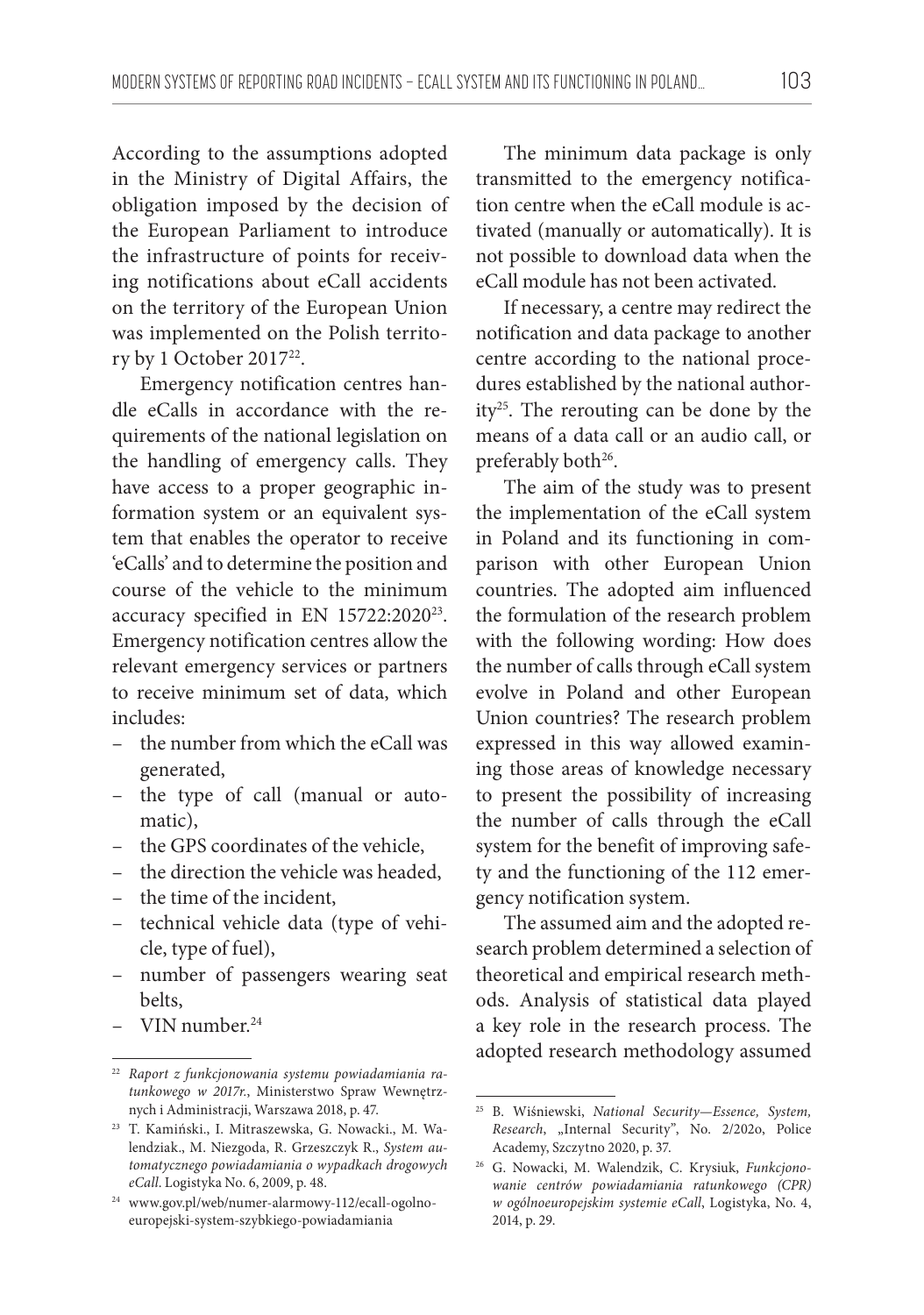comparison of statistical data in the category of the number of calls for help through the eCall system in individual European Union countries. The analysis included data for the period spanning the years 2018-2020 of the functioning of the eCall system in Poland and for the years 2018-2019 in the European Union (as of today, no data of the operation of the eCall system in 2020 in the European Union have been published).

Emergency notification centres in Poland started processing eCalls from across the country in 2018. Overall, in the first year of eCall's functioning, there were a total of only 264 reports received through the system. The following year saw a major increase with 1, 673 calls received through the eCall system. In 2020, 5418 calls were received through said system $27$ . Therefore, we see a rapid increase in the use of the system for reporting incidents that require rescue services.

Let us now further analyse data on the topic we are investigating. The relevant eCall legislation became effective during the reporting period. Member States had to ensure that their PSAP (Public Safery Anserwing Point) system was ready to receive electronic calls from 1 October 2017. As of 31 March 2018, car manufacturers should install a 112-based eCall in-vehicle system in all new types of M1 (passenger cars) and N1 (light delivery vans). As the relevant regulation only applies to new vehicle types that must undergo the approval process – and therefore not to all newly built vehicles – its effects only started to be

27 *Raporty z funkcjonowania systemu powiadamiania ratunkowego w 2018, 2019, 2020 r.*, Ministerstwo Spraw Wewnętrznych i Administracji, Warszawa.

noticed starting 2019. Data reported by 22 Member States indicate that the eCall system has been implemented, however, in some cases the data sent do not separate test calls from real emergency situation $s^{28}$ .

After analysing the data for 2017- 2018, we notice that we can distinguish a group of countries where the percentage of calls via eCall is significant, these are Slovenia, Denmark, Spain and Finland. This percentage of calls in the following years will probably show an increasing trend. The countries where the percentage of eCall receipt is negligible include Bulgaria, France, Lithuania, Romania and Croatia.

The next report shows us the number of reports received through the eCall system in the year 2019. Data reported by 26 Member States and Norway indicate that the eCall system has been implemented. However, as before, the reported data does not separate test calls from real emergencies in some cases<sup>29</sup>.

After analysing the data for 2019, we notice that we can distinguish a group of countries where the percentage of calls via eCall is high, these are Italy, France, Spain and Bulgaria. The countries where the percentage of calls received by eCall is negligible include Lithuania, Malta, Estonia and Hungary.

<sup>28</sup> COMMUNICATIONS COMMITTEE Working Document Subject: *Implementation of the single European emergency number 112 – Results of the twelfth data-gathering round*, https://ec.europa.eu/newsroom/ dae/document.cfm?doc\_id=57476

<sup>29</sup> COMMUNICATIONS COMMITTEE Working Document Subject: *Implementation of the single European emergency number 112 – Results of the thirteenth data-gathering round*, https://ec.europa.eu/newsroom/dae/document.cfm?doc\_id=64510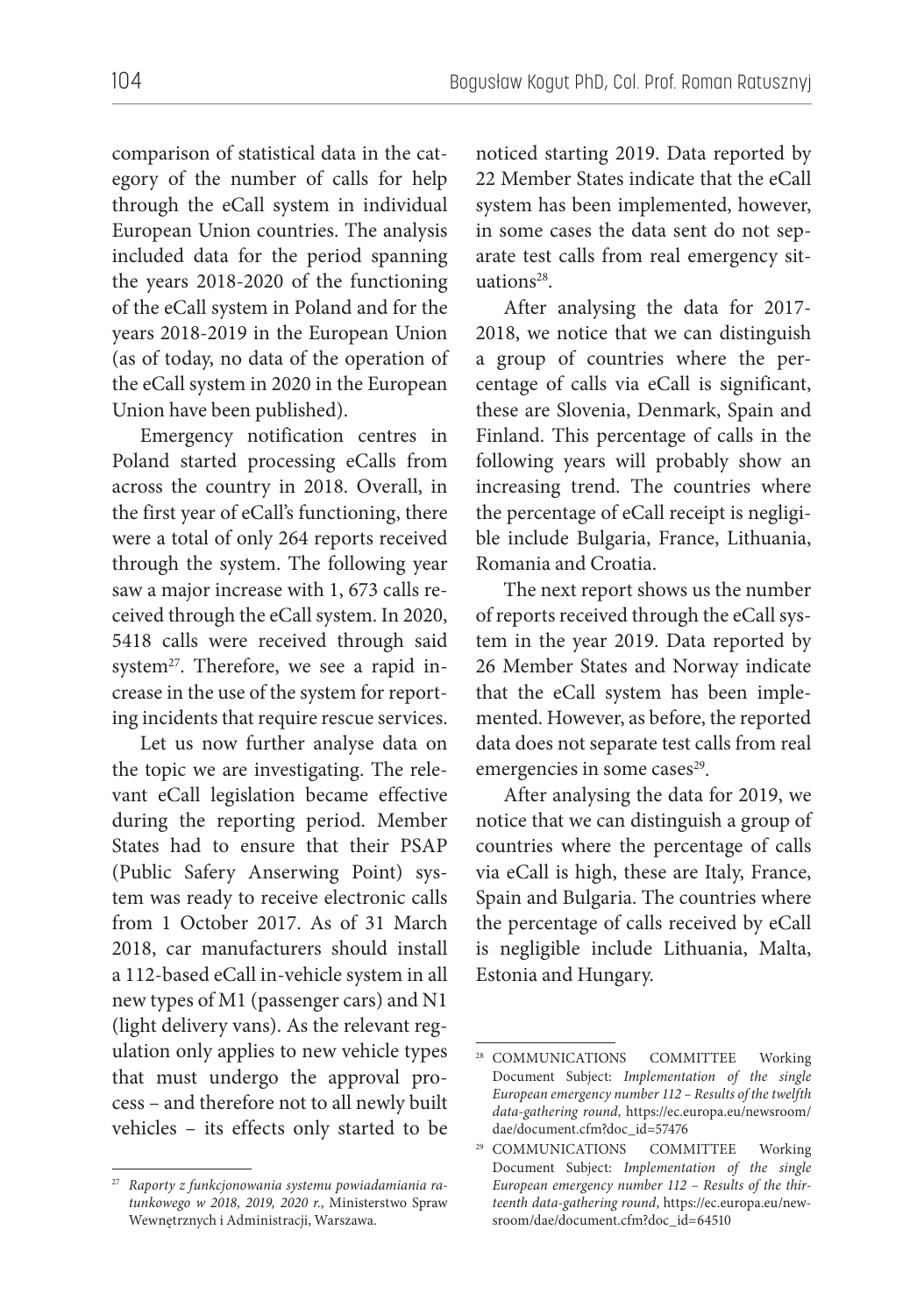

Source: COMMUNICATIONS COMMITTEE Working Document Subject: Implementation of the single European emergency number 112 – Results of the twelfth data-gathering round (Communications committee, 2019).



Source: COMMUNICATIONS COMMITTEE Working Document Subject: Implementation of the single European emergency number 112 – Results of the thirteenth data-gathering round (Communications committee, 2020).

European experts have estimated that the eCall system, when fully deployed across the European Union, should reduce accident fatalities by at least two and a half thousand per year. The time spent waiting for the emergency services is estimated to be cut by 40% in urban areas and 50% in rural areas thanks to eCall. The introduction of eCall is expected to have a significant impact on reducing the traffic overloads caused by road accidents and thus on reducing the overall traffic load on European roads<sup>30</sup>.

<sup>30</sup> G. Nowacki, M. Walendzik, C. Krysiuk, *Funkcjonowanie centrów powiadamiania ratunkowego (CPR) w ogólnoeuropejskim systemie eCall*, Logistyka, No. 4, 2014, p. 32.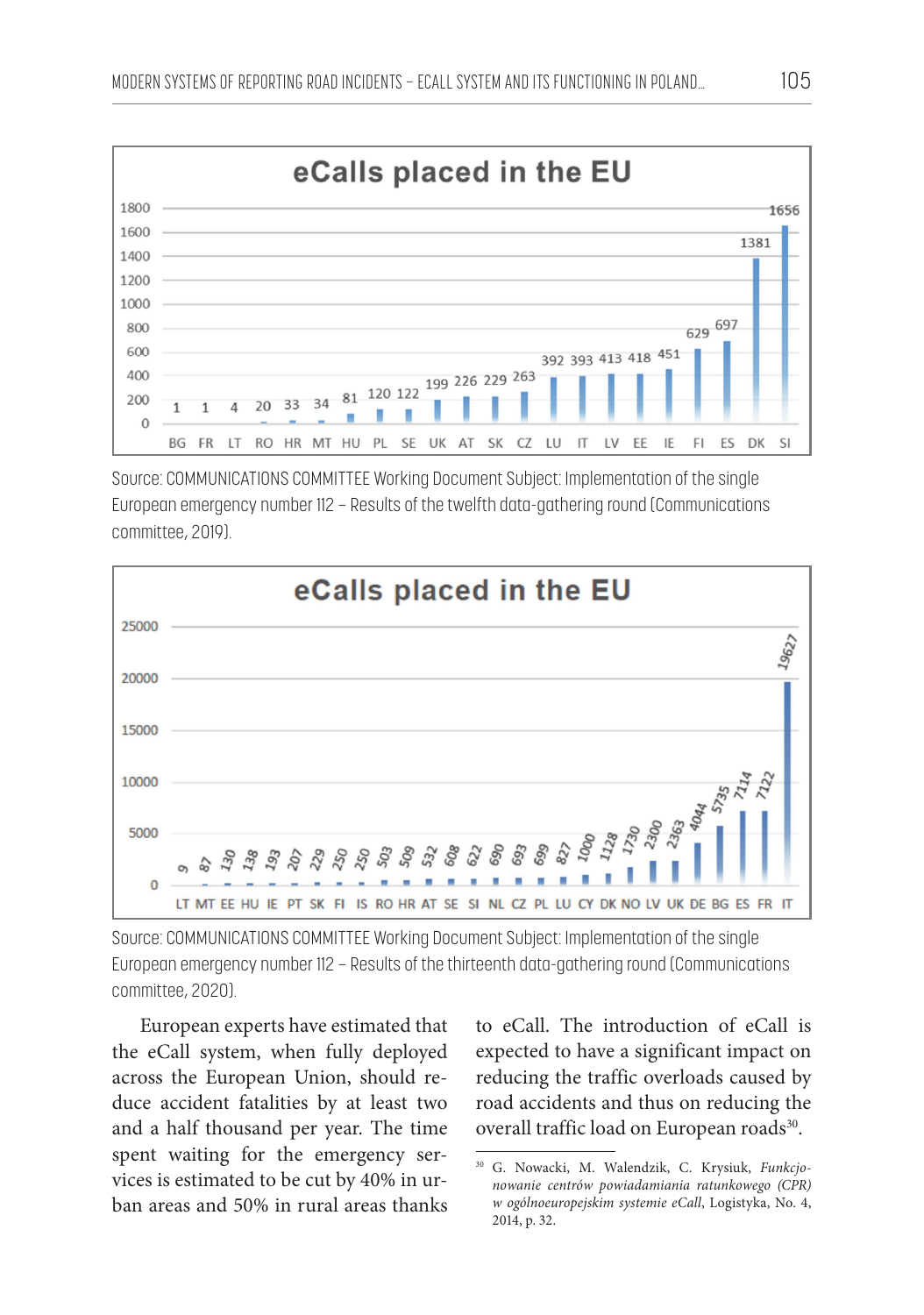Poland has a very high accident rate per 100 thousand inhabitants. Approximately three and a half thousand people die on Polish roads each year. The annual costs of fatal accidents in Poland amount to over 6.5 billion PLN. According to the estimates presented above, full implementation of the eCall system could save up to 350 lives per year and thus, reduce the costs of accidents by nearly 650 million PLN<sup>31</sup>.

Implementation of the single EU-wide emergency number 112, including the eCall system, was a response to a changing world and the incentive to increase the level of safety for European Union citizens. It also made it possible, in many countries including Poland, to significantly change and improve the previously functioning emergency notifications. The eCall system is a comprehensive solution which assists in making an emergency call in the event of an accident in Europe and shows its potential when it comes to saving lives and limiting the effects of car accidents in general.

### **Conclusions**

The development and ensuring its functionality have been complicated and have been ongoing for more than a decade. Nevertheless, eCall is also expected to develop further and offer even more modern functionalities in the future. Far-reaching technical progress, ongoing research and the introduction of new solutions will provide better and innovative tools to improve the functioning of the system, but the most important will undoubtedly still be the human being. Their awareness, knowledge, experience and willingness to help others.

## **Bibliography**

- COMMUNICATIONS COMMITTEE Working Document Subject: *Implementation of the single European emergency number 112 – Results of the twelfth data-gathering round*, access: 20.09.2021, https://ec.europa.eu/newsroom/dae/document.cfm?doc\_ id=57476
- COMMUNICATIONS COMMITTEE Working Document Subject: *Implementation of the single European emergency number 112 – Results of the thirteenth data-gathering round*, access: 20.09.2021, https://ec.europa. eu/newsroom/dae/document.cfm?doc\_ id=64510
- Decyzja Parlamentu Europejskiego i Rady NR 585/2014/UE z dnia 15 maja 2014 r. *w sprawie wdrożenia interoperacyjnej usługi eCall na terenie całej UE*.
- Dyrektywa 2002/22/WE Parlamentu Europejskiego i Rady z dnia 7 marca 2002 r. *w sprawie usługi powszechnej i związanych z sieciami i usługami łączności elektronicznej praw użytkowników.*
- Dyrektywa Parlamentu Europejskiego i Rady 2009/136/WE z dnia 25 listopada 2009 r. zmieniająca dyrektywę 2002/22/WE *w sprawie usługi powszechnej i związanych z sieciami i usługami łączności elektronicznej praw użytkowników*, dyrektywę 2002/58/ WE *dotyczącą przetwarzania danych osobowych i ochrony prywatności w sektorze łączności elektronicznej*.
- Dyrektywa Parlamentu Europejskiego i Rady 2010/40/UEz dnia 7 lipca 2010 r. *w sprawie ram wdrażania inteligentnych systemów transportowych w obszarze transportu drogowego oraz interfejsów z innymi rodzajami transportu*.

<sup>31</sup> K. Goniewicz., M. Goniewicz, P. Misztal-Okońska, P. Witold, R. Czerski, *The European emergency number 112 – the questionnaire*. Journal of Education, Health and Sport, 2017, p. 36.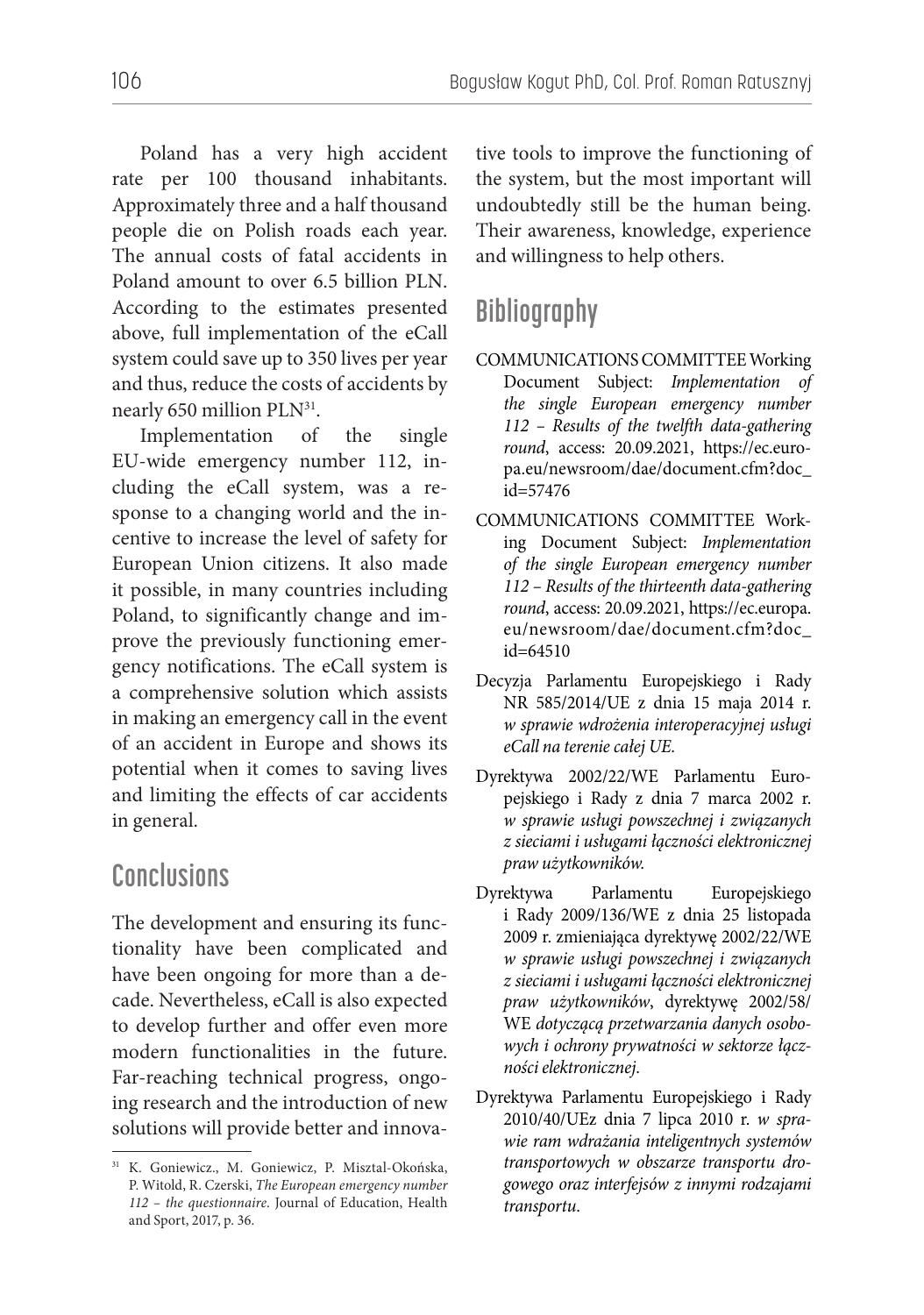- Goniewicz K., Goniewicz M., Misztal Okońska P., Witold P., Czerski R., *The european emergency number 112 – the questionnaire*. Journal of Education, Health and Sport, 2017.
- Kaczmarczyk B., Socha R., Szwajca A., *Zarządzanie kryzysowe w systemie bezpieczeństwa publicznego*, Szkoła Aspirantów Państwowej Straży Pożarnej, Kraków 2014.
- Kaczmarczyk B., Wiśniewski B., Gwardyński R., *Security of an individual*, Zeszyty Naukowe Państwowej Wyższej Szkoły Zawodowej im. Witelona w Legnicy, No. 3 (28) 2018, Legnica 2018.
- Kamiński T., Mitraszewska I., Nowacki G., Walendziak M., Niezgoda M., Grzeszczyk R., *System automatycznego powiadamiania o wypadkach drogowych eCall*. Logistyka nr 6, 2009.
- Kogut B., *Doskonalenie współpracy Państwowej Straży Pożarnej z centrami powiadamiania ratunkowego*, [w:] *Racjonalizacja zarządzania jednolitymi formacjami umundurowanymi odpowiedzialnymi za bezpieczeństwo wewnętrzne,* SGSP, tom VI, Warszawa 2020.
- Kogut B., Lubiewski P., *Organization of rescue activities in crisis situations caused by terrorist attacks*, Вісник Львівського державного університету безпеки Життєдіяльності, No. 2018/6/11, Issue 17, Lviv 2018.
- Lis K., *Determinanty zarządzania informacją w centrum powiadamiania ratunkowego*, Zeszyty Naukowe PWSZ 2018, nr 28(3).
- Lis K., *Numer alarmowy 112 Zapewnienie bezpieczeństwa na poziomie europejskim*, Zeszyty Naukowe PWSZ 2020, nr 34(1).
- Lubiewski P., *Bezpieczeństwo państwa w ujęciu*  systemowym, "Zeszyty Naukowe SGSP", No. 74/2/2020, SGSP, Warszawa 2020.
- Nowacki G., Walendzik M., Krysiuk C., *Funkcjonowanie centrów powiadamiania ratunkowego (CPR) w ogólnoeuropejskim systemie eCall*, Logistyka nr 4, 2014.
- Piątek S., *Regulacyjne aspekty systemu powiadamiania o wypadkach drogowych – eCall,*  Telekomunikacja i Techniki informacyjne 1-2/2009.
- *Raport z funkcjonowania systemu powiadamiania ratunkowego w 2017r.*, Ministerstwo Spraw Wewnętrznych i Administracji, Warszawa 2018.
- *Raport z funkcjonowania systemu powiadamiania ratunkowego w 2018 r*., Ministerstwo Spraw Wewnętrznych i Administracji, Warszawa 2019.
- *Raport z funkcjonowania systemu powiadamiania ratunkowego w 2019 r.,* Ministerstwo Spraw Wewnętrznych i Administracji, Warszawa 2020.
- *Raport z funkcjonowania systemu powiadamiania ratunkowego w 2020 r.*, Ministerstwo Spraw Wewnętrznych i Administracji, Warszawa 2021.
- Rozporządzenie Parlamentu Europejskiego i Rady *w sprawie wymagań dotyczących homologacji typu na potrzeby wdrożenia systemu pokładowego eCall oraz zmieniające dyrektywę 2007/46/WE /\** COM/2013/0316 final – 2013/0165 (COD)
- Stawnicka J., Wiśniewski B., Socha R. (ed.), *Zarządzanie kryzysowe. Teoria, praktyka, konteksty, badania*, WSPol, Szczytno 2011.
- Szewczyk Ł., *System Powiadamiania Ratunkowego. Gdzie jesteśmy i dokąd zmierzamy?,*  Zeszyty Naukowe SGSP 2018, nr1.
- Uchwała Rady Europy z dnia 29 lipca 1991 roku i usankcjonowana Dyrektywą 2002/22/WE Parlamentu Europejskiego z dnia 7 marca 2002 r. *w sprawie usługi powszechnej i związanych z sieciami i usługami łączności elektronicznej praw użytkowników*.
- Ustawa z dnia 22 listopada 2013 r*. o systemie powiadamiania ratunkowego,* Dz. U. 2013 poz. 1635 z późn. zm.
- Wiśniewski B., Kozioł J., Falecki J., *Podejmowanie decyzji w sytuacjach kryzysowych*, WSPol, Szczytno 2017.